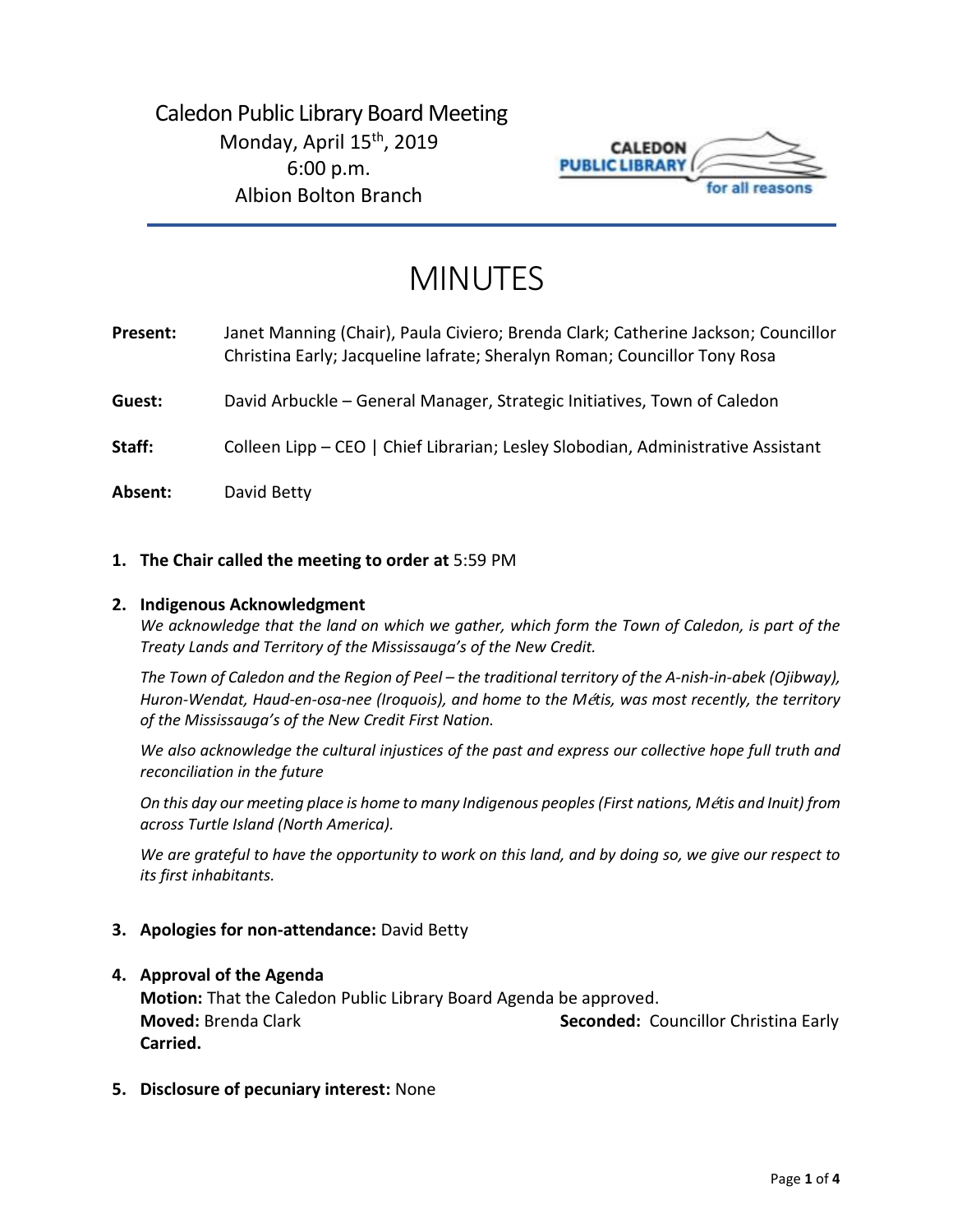#### **6. Presentations**

#### **a. Library Board Orientation – Session 2**

The CEO/Chief Librarian provided an overview of the governance, roles and responsibilities of the Board. The Public Libraries Act, other relevant legislation and planning documents were also highlighted.

# **b. Town of Caledon Liaison: Roles and Responsibilities**

David Arbuckle, General Manager, Strategic Initiatives with the Town of Caledon shared an overview of the department's scope and clarified common myths regarding the relationship between the Town and Library and the role of liaison.

#### **7. Consent Agenda**

- **a.** Minutes of the March 18, 2019 meeting
- **b.** CEO/Chief Librarian's Report
- **c.** Strategic Actions Update
- **d.** Correspondence
	- i. Caledon Community Services re: Exchange Update April 2, 2019

**Motion:** That the Caledon Public Library Board receive all reports and correspondence within the consent agenda.

**Moved:** Councilor Tony Rosa **Seconded:** Paula Civiero **Carried.** 

#### **8. Business arising from the minutes:**

#### **a. Regional Governance Review Consultation**

**Motion:** That the Caledon Public Library Board approve the drafted letter in response to the Ministry Municipal Affairs and Housing's call for consultation regarding the Regional Governance Review, as amended to reflect copies to Ministry consultants, local municipal leaders and library board chairs, to be shared with the Local Government Policy Branch in advance of the April 23, 2019

**Carried.**

**Moved:** Sheralyn Roman **Seconded:** Catherine Jackson

#### **b. Reserves in Support of Library Services**

**Motion:** That the Caledon Public Library board approve the drafted letter to Town Council requesting the creation of dedicated reserves in support of library services. **Moved:** Jacqueline lafrate **Seconded:** Paula Civiero **Carried.** 

#### **9. Staff Reports**

#### **a. Treasurer's Report and Financial Statements**

**Motion:** That the Caledon Public Library Board receive the Treasurer's Report and related financials.

**Carried.**

**Moved:** Paula Civiero **Seconded:** Catherine Jackson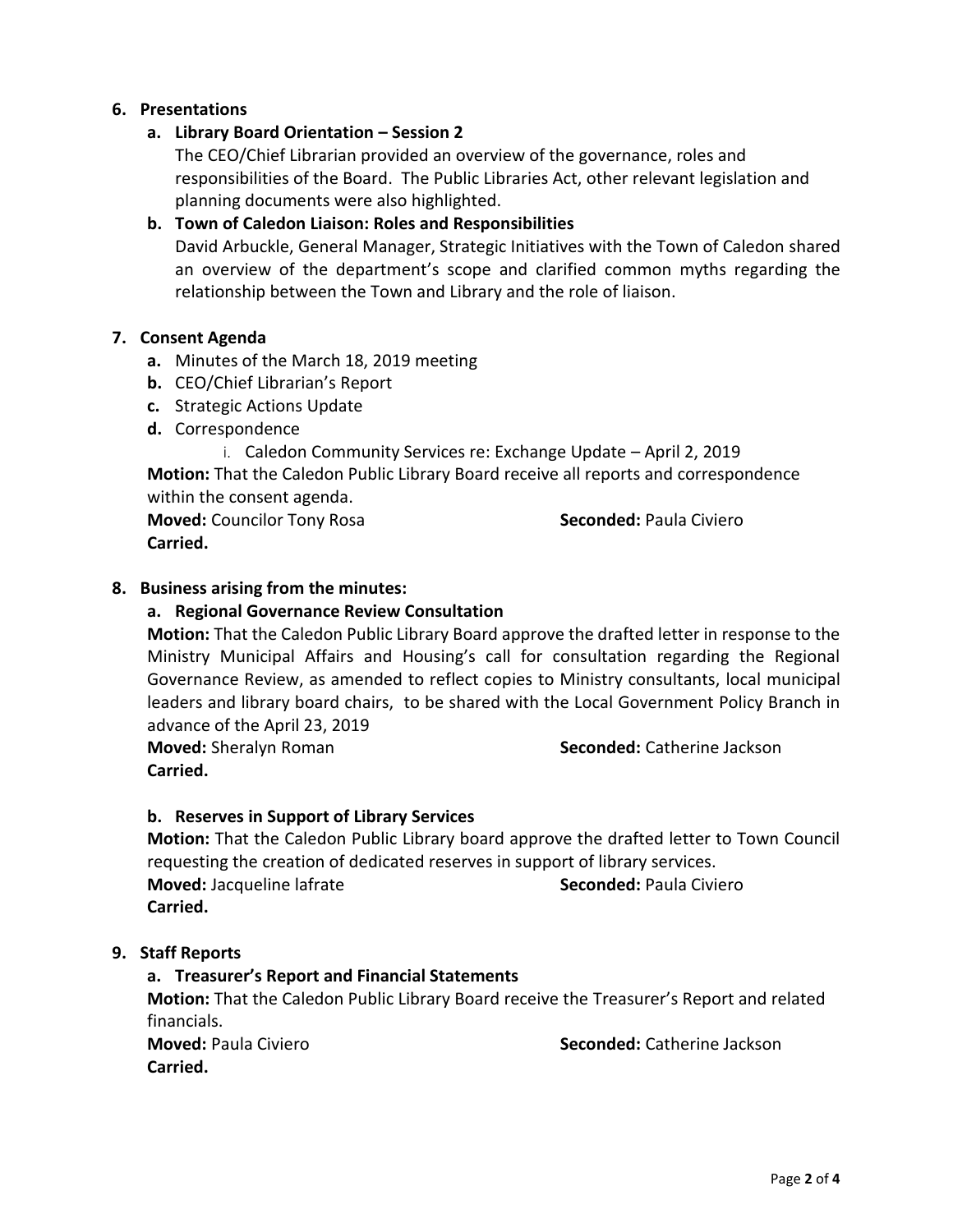# **b. Audited Financial Statements 2018**

**Motion:** That the Caledon Public Library Board receive and approve the 2018 Audited Financial Statements.

**Moved:** Councillor Christina Early **Seconded:** Paula Civiero **Carried.** 

# **c. Quarterly Performance Measures**

**Motion:** That the Caledon Public Library Board receive the Quarterly Performance Measures.

**Carried.** 

**Moved:** Sheralyn Roman **Seconded:** Jacqueline lafrate

# **d. Annual Report 2018**

**Motion:** That the Caledon Public Library Board approve the Caledon Public Library Annual Report 2018. **Moved:** Councillor Tony Rosa **Seconded:** Paula Civiero **Carried.**

# **e. Advocacy Policy Report**

**Motion:** That the Caledon Public Library Board approve and adopt the revised Advocacy Policy.

**Moved:** Brenda Clark **Seconded:** Paula Civiero

### **Carried.**

# **f. Naming of new library Branch in Southfields**

**Motion:** That the Caledon Public Library Board approve the naming of the new library branch at Kennedy Road and Dougall Avenue as the Southfields Village Branch. **Moved:** Sheralyn Roman **Seconded:** Jacqueline lafrate **Carried.** 

#### **10. Board and Committee Reports:** None

#### **11. New Business:**

#### **a. Elections of remaining Board Executive and Standing Committee Members**

**Motion:** That the Caledon Public Library Board approve the following appointments for a term of two years to end on December 31, 2020 or until such a time that new appointments are confirmed

- **i.** Vice Chair Paula Civiero
- **ii.** SOLS Trustee Council Representative Brenda Clark
- **iii.** CEO Evaluation Committee Jacqueline lafrate, Paula Civiero and Councillor Tony Rosa
- **iv.** Advocacy Committee Sheralyn Roman, Catherine Jackson, Brenda Clark, Colleen Lipp and staff representative Mary Maw

**Moved:** Councillor Tony Rosa **Seconded:** Councillor Christina Early **Carried.**